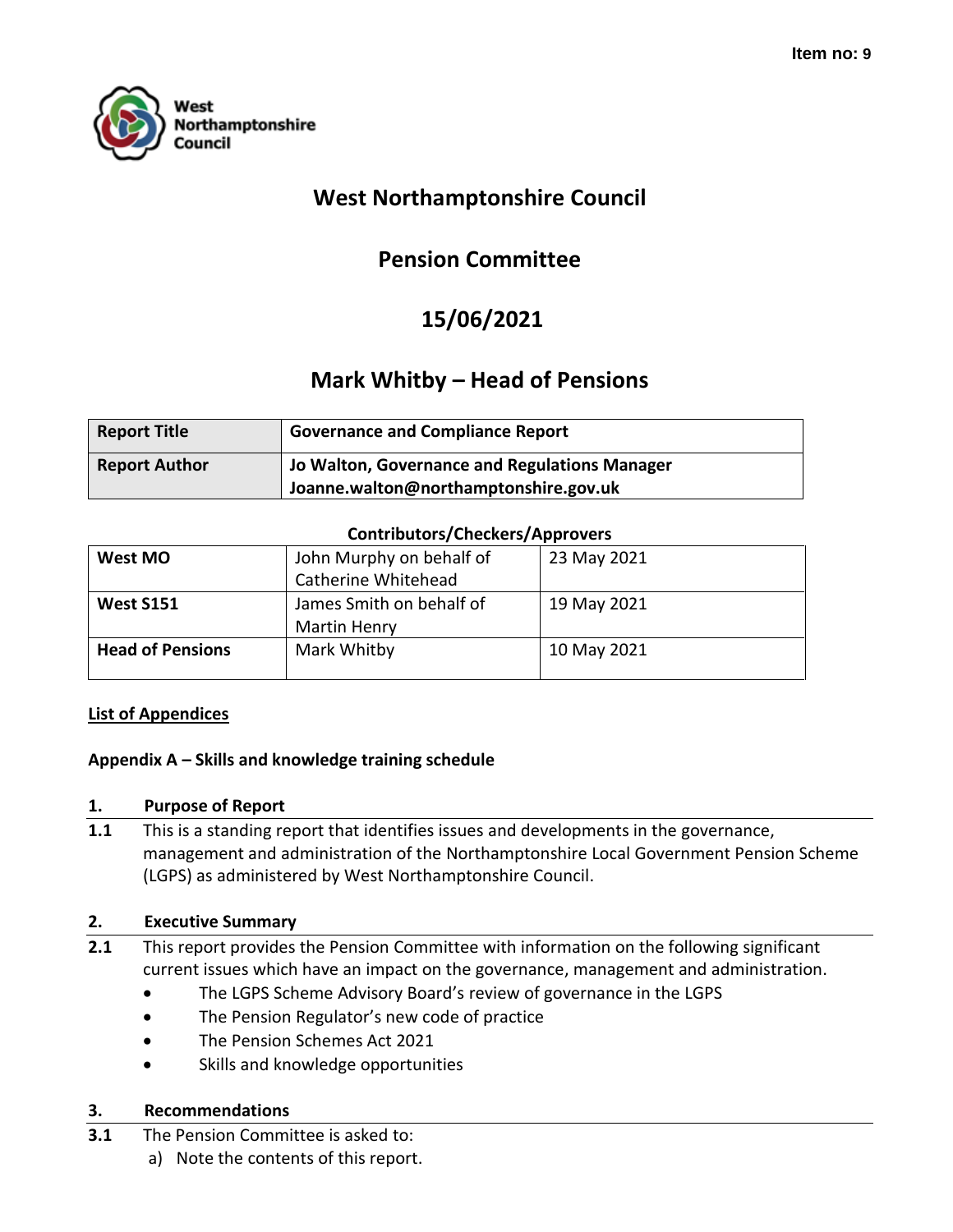### **4. Report Background**

**4.1** Members of the Pension Committee are responsible for the ongoing governance, management and administration of the Northamptonshire Local Government Pension Scheme in conjunction with the Section 151 Officer and Officers. This report provides an update on developments and issues that impact the LGPS that members of the Pension Committee need to be aware of in order to fulfil their responsibilities to the Fund's key stakeholders. The content of this report will also provide information that will support decision making in other reports presented to the Pension Committee and assists in the ongoing attainment of skills and knowledge as required by the Pensions Regulator.

### **5. Issues**

## **5.1 The Local Government Pension Scheme Advisory Board's good governance review.**

- 5.1.1 On 15 February 2021, the Scheme Advisory Board published the phase 3 report of the Good Governance Review that was produced by the Hymans Robertson project team. The phase 3 report provides further details on some of the recommendations that were included in the phase 2 report which should be read in conjunction with each other. The phase 3 report includes further detail on the following recommendations:
	- The LGPS senior officer a single named officer who is responsible for the delivery of LGPS activity for a Fund. The report covers the core functions of the role, the personal competencies needed to fulfil the role and how the role could be incorporated into different organisational structures.
	- Conflicts of interest all administering authorities should publish a conflicts of interest policy that is specific to the LGPS. That policy should cover how it identifies, monitors and manages any conflicts. The report includes more detail on what LGPS-specific areas should be covered by the policy.
	- Representation each administering authority must publish a policy on how scheme members and non-administering authority employers are represented on its committees and the reasoning behind those decisions.
	- Skills and training introduce a requirement for key individuals, such as pension committee members and section 151 officers, to have the appropriate level of knowledge and understanding to carry out their duties efficiently. The administering authority must publish an administration strategy that sets out its policy on delivery, assessment and recording of training plans.
	- Service delivery regulation change to make it compulsory for an administering authority to publish an administration strategy.
	- Key performance indicators that focus on ensuring that each administering authority has defined service standards and has the governance in place to monitor those standards.
	- Business planning process the senior officer and the committee must be satisfied with the resource and budget allocated to administer the LGPS each year. Require expenditure should be based on the business plan for the coming year with an inflationary increase.
- 5.1.2 At the Scheme Advisory Board meeting on 8 February 2021 the Board agreed that the Chair should submit the Board's good governance action plan to the Local Government minister for consideration. The action plan sets out:
	- Changes that MHCLG could take forward by amending regulations or producing statutory guidance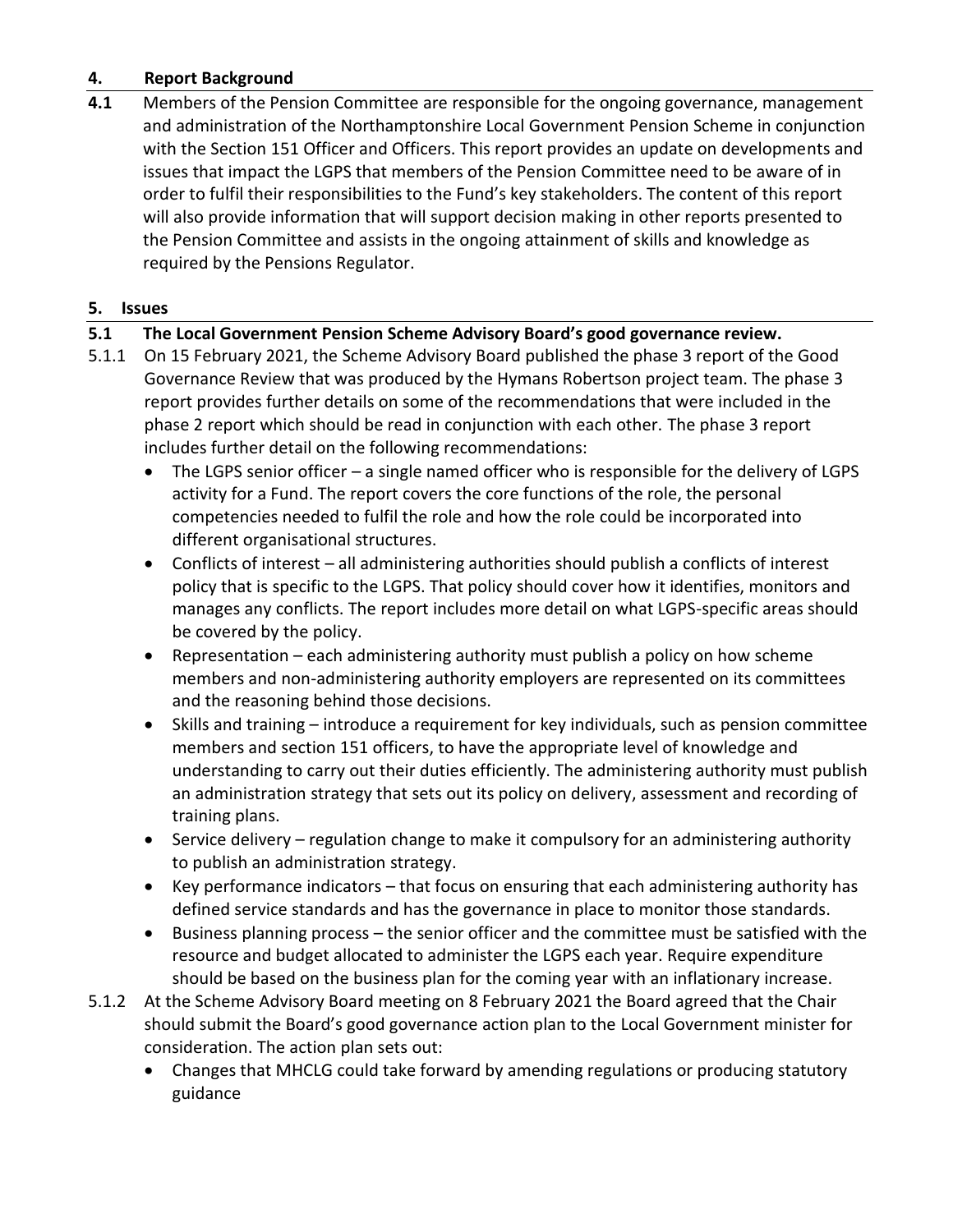- Work associated with the changes made by MHCLG that could be done by SAB or other bodies
- Actions that SAB can take to improve governance and administration immediately, regardless of which changes are progressed by MHCLG.
- 5.1.3 Full information on the good governance project can be found at the following link; <https://lgpsboard.org/index.php/projects/good-governance> . The Pension Committee will continue to be updated with developments on this review.

## **5.2 The Pension Regulator's new code of practice**

- 5.2.1 On 17 March 2021 the Pensions Regulator (TPR) launched a consultation on its new code of practice which closed on 26 May 2021. The code of practice sets out how the Pensions Regulator expects trustees (in the case of the LGPS Pension Committee, Board Members, Section 151 Officers and administrators) to administer, govern and manage their respective pension schemes.
- 5.2.2 The draft new code consolidates (with updates and amendments) most of the existing 15 codes of practice including the public service code of practice 14 into a new online code providing a single up-to-date and consistent source of information. The other codes will be consolidated into the single code at a later date, subject to further consultation.
- 5.2.3 The revised code of practice is expected to be effective later in the calendar year and from that point pension schemes have 6 months to demonstrate full compliance with the code.
- 5.2.4 Details of the new code of practice can be found at the following link: [https://www.thepensionsregulator.gov.uk/en/media-hub/press-releases/2021-press](https://www.thepensionsregulator.gov.uk/en/media-hub/press-releases/2021-press-releases/pensions-schemes-to-benefit-from-single-tpr-code-of-practice)[releases/pensions-schemes-to-benefit-from-single-tpr-code-of-practice](https://www.thepensionsregulator.gov.uk/en/media-hub/press-releases/2021-press-releases/pensions-schemes-to-benefit-from-single-tpr-code-of-practice)

## **5.3 The Pension Schemes Act 2021**

- 5.3.1 On 11 February 2021 the Pension Schemes Act 2021 received Royal Assent. The provisions within the Act will come into force when the Secretary of State makes regulations for them to do so.
- 5.3.2 The provisions of the Act that will affect the LGPS include climate risk reporting, pensions dashboards and transfers out.
- 5.3.3 Climate risk reporting on 27 January 2021, the Government launched a consultation on draft regulations entitled 'Taking action on climate risk: improving governance and reporting by occupational pension schemes'. The regulations would require trustees of pension schemes in scope to meet the climate change governance requirements that underpin the 11 recommendations of the Taskforce on Climate-related Financial Disclosures and to report on how they have done so. The regulations will not apply to the LGPS, however, it is expected that MHCLG will bring forward regulations which substantially mirror the requirements set out in the consultation document.
- 5.3.4 Pensions Dashboards administering authorities are encouraged to use the Pensions Dashboard Programme's Data Standards Guide to identify any data gaps to ensure that they are ready to supply the right information to the dashboards once they are live.
- 5.3.5 Transfers Out secondary legislation is awaited to provide the extra conditions members must satisfy before they are able to transfer out their LGPS benefits.

### **5.4 Skills and knowledge opportunities**

5.4.1 Section 248A of The Pensions Act 2004 as incorporated within The Pensions Regulator's Code of Practice (Governance and administration of public service pension schemes) requires all members of the Pension Committee to maintain the necessary skills and knowledge to undertake their role effectively.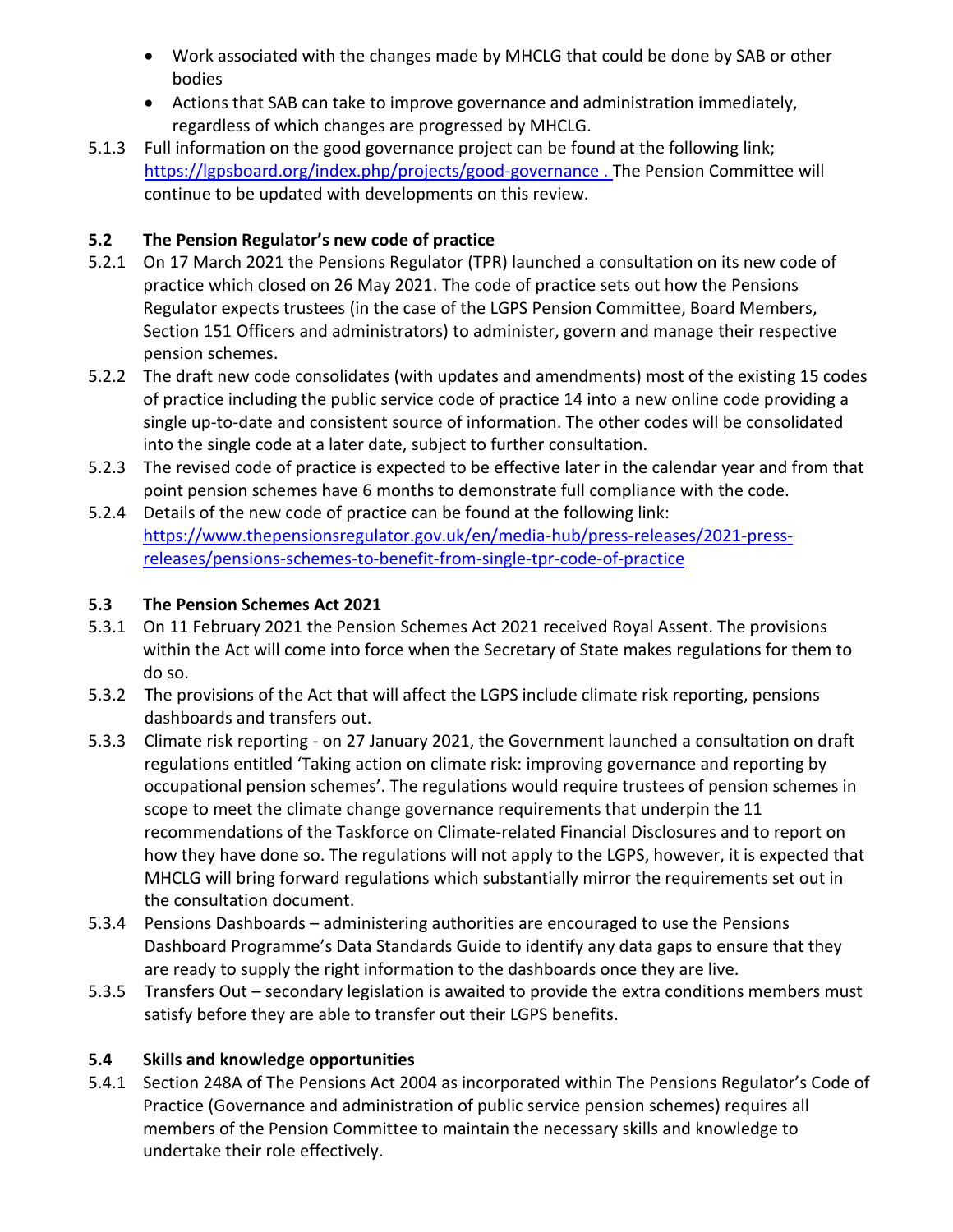- 5.4.2 In order to facilitate the acquisition of skills and knowledge for members of the Pension Fund Board appendix A lists the main events that are deemed useful and appropriate.
- 5.4.3 Requests to attend external events will be facilitated by the Governance Team. It may be necessary to restrict numbers of attendees on some courses through reasons of cost.
- 5.4.4 It has been recognised that the local elections have resulted in a significant change to the membership of the Pension Committee and also the Pension Board. As a result, officers scheduled a virtual training session on 4 June 2021 for new and existing members to refresh their knowledge on the requirements of being a Pension Fund Committee and Pension Fund Board member. This session was recorded and is available to view for those who were unable to attend. This was followed by a more in-depth virtual training session on Pensions Governance on 7 June 2021. Again this session was recorded for anyone who was unable to attend. Further mandatory training modules to cover the eight CIPFA Skills and Knowledge requirements as detailed below will be arranged in due course.
	- Pensions legislations and guidance
	- Pensions governance (held 7 June 2021)
	- Funding strategy and actuarial methods
	- Pensions administration and communications
	- Pensions financial strategy, management, accounting, reporting and audit standards
	- Investment strategy, asset allocation, pooling, and performance and risk management
	- Financial markets and product knowledge
	- Pensions services procurement, contract management and relationship management

## **6 Implications (including financial implications)**

## **6.1 Resources and Financial**

6.1.1 There are no resources or financial implications arising from the proposals as the ongoing costs (specifically training delivered by the Fund's advisors) have been considered in the existing budget for 2021/22 as previously approved by the Pension Committee.

## **6.2.1 Legal**

6.2.2 There are no legal implications arising from the proposals.

## **6.3 Risk**

6.3.1 The mitigated risks associated with this report have been captured in the Fund's risk register as detailed below -

| Risk No. | <b>Risk</b>                                                   | Residual    |
|----------|---------------------------------------------------------------|-------------|
|          |                                                               | risk rating |
|          | Those charged with governance of the Fund and Scheme are      | Green       |
|          | unable to fulfil their responsibilities effectively.          |             |
| 13       | Failure to administer the scheme in line with regulations and | Green       |
|          | guidance.                                                     |             |
| 16       | Failure to provide relevant information to the Pension Fund   | Green       |
|          | Board to enable informed decision making.                     |             |

The Fund's full risk register can be found on the Fund's website at the following link: <https://pensions.northamptonshire.gov.uk/governance/key-documents/northamptonshire/>